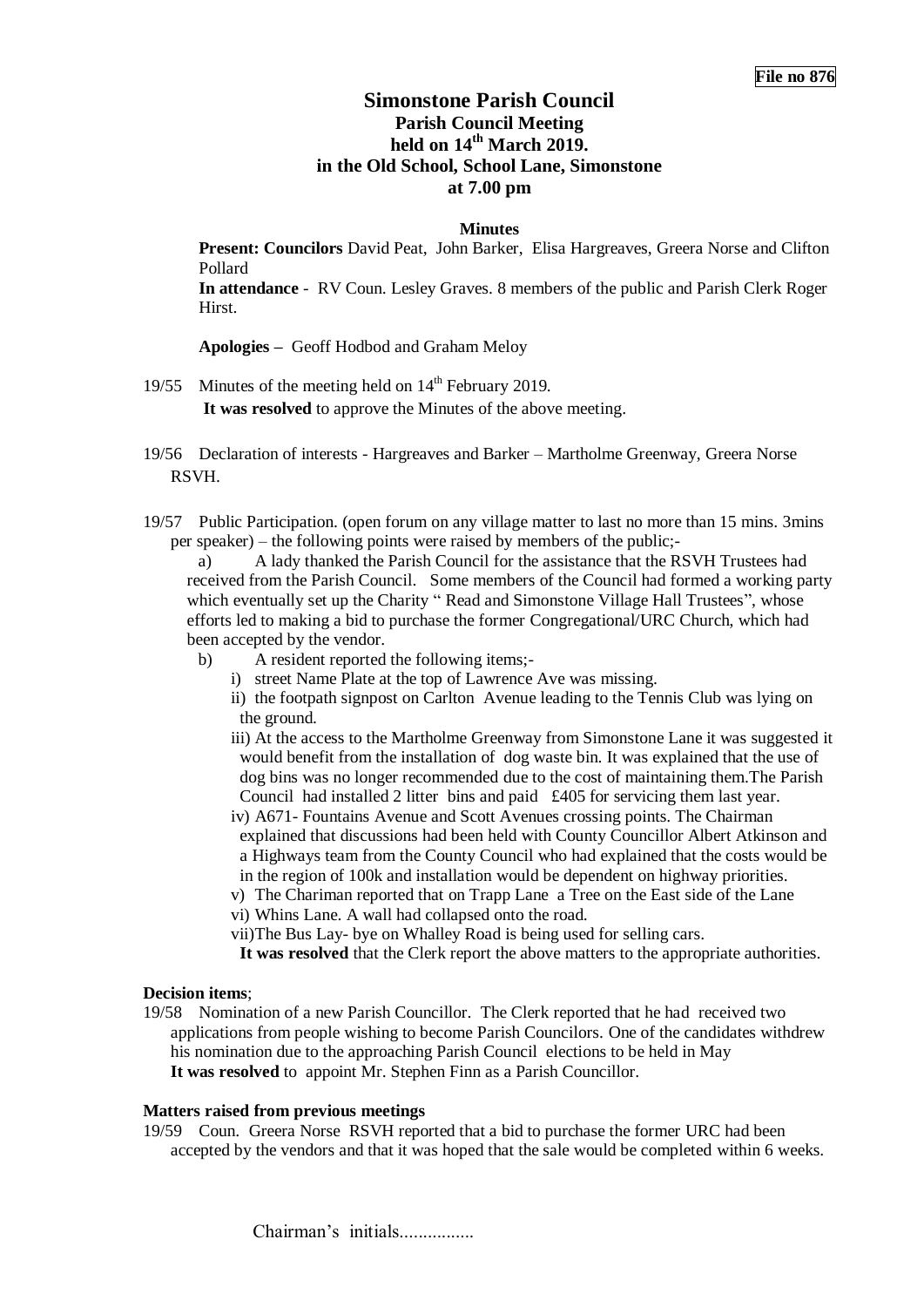She also reported that there would be a meeting on Tuesday 19th March at 6.30pm at the Higher Trapp for Trustees and interested parties to plan for the development of the Village Hall. **It was resolved to note t**he report..

19/60 Civic Sunday – It was reported that Read Parish Council is willing arrange the joint Civic Sunday on the  $9<sup>th</sup>$  June at St Johns Church Read, followed by a reception at Read Cricket Club.

**It was resolved** to note the report

- 19/61 Martholme Greenway- Coun. Barker reported that a new Information Board had been installed and details had been placed on Facebook. He told the meeting that a screen was to be erected to give residents of Bank Terrace privacy from the users of the Greenway. **It was resolved** to note the report
- . 19/62 Matters raised by members –
	- a) Coun. Hodbod had requested that the Village Garden Competition be continued this year and Marion Kelly has offered to act as Judge. The Parish Council will provide £50 to fund prizes as in previous years.

**It was resolved** that the Garden completion arrangements should continue as last year..

- b) John Barker reported that he had received a request from a Bank Terrace resident to replace the road safety mirror which had become de-silvered and was no longer usable. The Clerk reported that the Parish Council had replaced some mirrors 9 years ago as the LCC highway refused to accept responsibility for it in 2010 . The cost of a replacement is between £90 to £150. Details had been discussed and had been circulated. It was resolved that a replacement be purchased at a cost of £114...
- 19/63 Entertainment and Arts
	- a) The Clerk gave the results of the Happy Jack performance. Ticket sales £375. Library Theatre £265. Hall Hire £60 – Profit £50. A raffle had raised £72.50 which was handed directly to the trustees. Total raised for the RSVH Trustees was £125.50 **It was resolved** that the profits be forwarded to the RSVH Trustees.
	- b) Correspondence. An email has been received concerning the performance of Happy Jack where the writer was unhappy with the quality of the performance, She offered to use her experience of live theatre to assist the Parish Council selecting future performances, if requested.

**It was resolved** to note the report.

- 19/64 Governance matters to review the following ;
	- a) Website Management Policy was considered.
	- **It was resolved** to review the Policy in 12months time. b) To review the Parish Council Risk register. Members considered various modifications.
	- **It was resolved** to accept the modifications.
- 19/65 LCC. The Chairman will report on the Parish and Town Council Update/Briefing held on12<sup>th</sup> March at County Hall. Unfortunately the Chairman was unable to attend the meeting.  **It was resolved** to note the report
- 19/66 Read Parish Council. Councilor Barker reported that the Parish Council had welcomed the result of the RSVH Trustees bid for the URC which had been accepted. The Christmas party for this year had been discussed with a view to having a joint party with Simonstone Parish Council. **It was resolved** that the Parish Council work with Read Parish Council to look at having a

joint party for 2020 when the RSVH would be opened. At the moment there is not a facility with sufficient capacity to accommodate everyone from both Parish Councils. In the meantime, it was agreed to form a joint group to consider the matter.